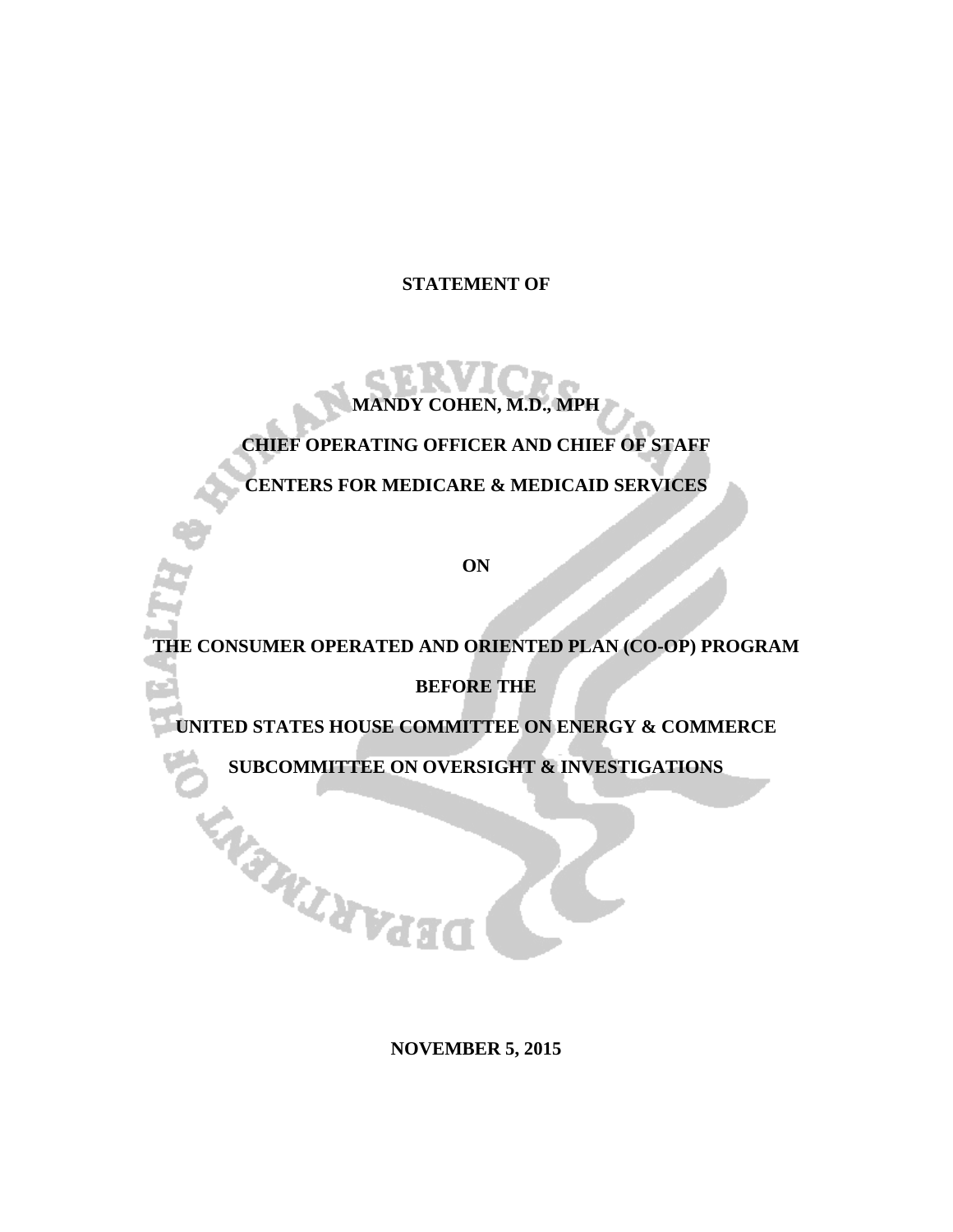## **The Consumer Operated and Oriented Plan (CO-OP) Program U.S. House Committee on Energy & Commerce, Subcommittee on Oversight & Investigations November 5, 2015**

Chairman Murphy, Ranking Member DeGette, and members of the Subcommittee, thank you for the invitation to discuss the Consumer Operated and Oriented Plan (CO-OP) Program. The Centers for Medicare & Medicaid Services (CMS) takes its commitment to both the CO-OP consumers and the American taxpayers seriously and we are working hard to help all Americans access high quality, affordable health insurance coverage.

CMS' priority is to make sure that Marketplace customers have access to quality, affordable coverage through the Marketplaces. In the years since the passage of the Affordable Care Act, we have seen increased competition and more choices for consumers; in 2016, nine out of ten returning customers will be able to choose from three or more issuers.<sup>[1](#page-1-0)</sup> The CO-OPs have played an important role in that process, particularly in the early years of the Affordable Care Act. As we begin the third Marketplace Open Enrollment, CMS is eager to build on the success we have achieved in reducing the number of uninsured Americans - as several of the Affordable Care Act's coverage provisions have taken effect, an estimated 17.6 million Americans gained coverage. [2](#page-1-1) We expect 10 million individuals to be enrolled in coverage through the Health Insurance Marketplaces and paying their premiums – so-called effectuated coverage – at the close of  $2016<sup>3</sup>$  $2016<sup>3</sup>$  $2016<sup>3</sup>$ 

Section 1322 of the Affordable Care Act established the CO-OP program to foster the creation of non-profit health insurance issuers to give more choices and control to consumers, promote competition, and improve quality in the health insurance market. To this end, the law provided funding to eligible entities to help establish and maintain these new plans. Any start-up faces the inherent risks of building a business from the ground up. The funding provided by the law was intended to provide needed support while these non-profit insurance companies enter this

1  $\overline{\phantom{a}}$ 

<span id="page-1-0"></span>[http://aspe.hhs.gov/sites/default/files/pdf/135461/2016%20Marketplace%20Premium%20Landscape%20Issue%20B](http://aspe.hhs.gov/sites/default/files/pdf/135461/2016%20Marketplace%20Premium%20Landscape%20Issue%20Brief%2010-30-15%20FINAL.pdf) [rief%2010-30-15%20FINAL.pdf](http://aspe.hhs.gov/sites/default/files/pdf/135461/2016%20Marketplace%20Premium%20Landscape%20Issue%20Brief%2010-30-15%20FINAL.pdf)

<sup>2</sup> <http://aspe.hhs.gov/health-insurance-coverage-and-affordable-care-act-aspe-issue-brief-september-2015>

<span id="page-1-2"></span><span id="page-1-1"></span><sup>&</sup>lt;sup>3</sup> [http://www.hhs.gov/about/news/2015/10/15/10-million-people-expected-have-marketplace-coverage-end-](http://www.hhs.gov/about/news/2015/10/15/10-million-people-expected-have-marketplace-coverage-end-2016.html)[2016.html](http://www.hhs.gov/about/news/2015/10/15/10-million-people-expected-have-marketplace-coverage-end-2016.html)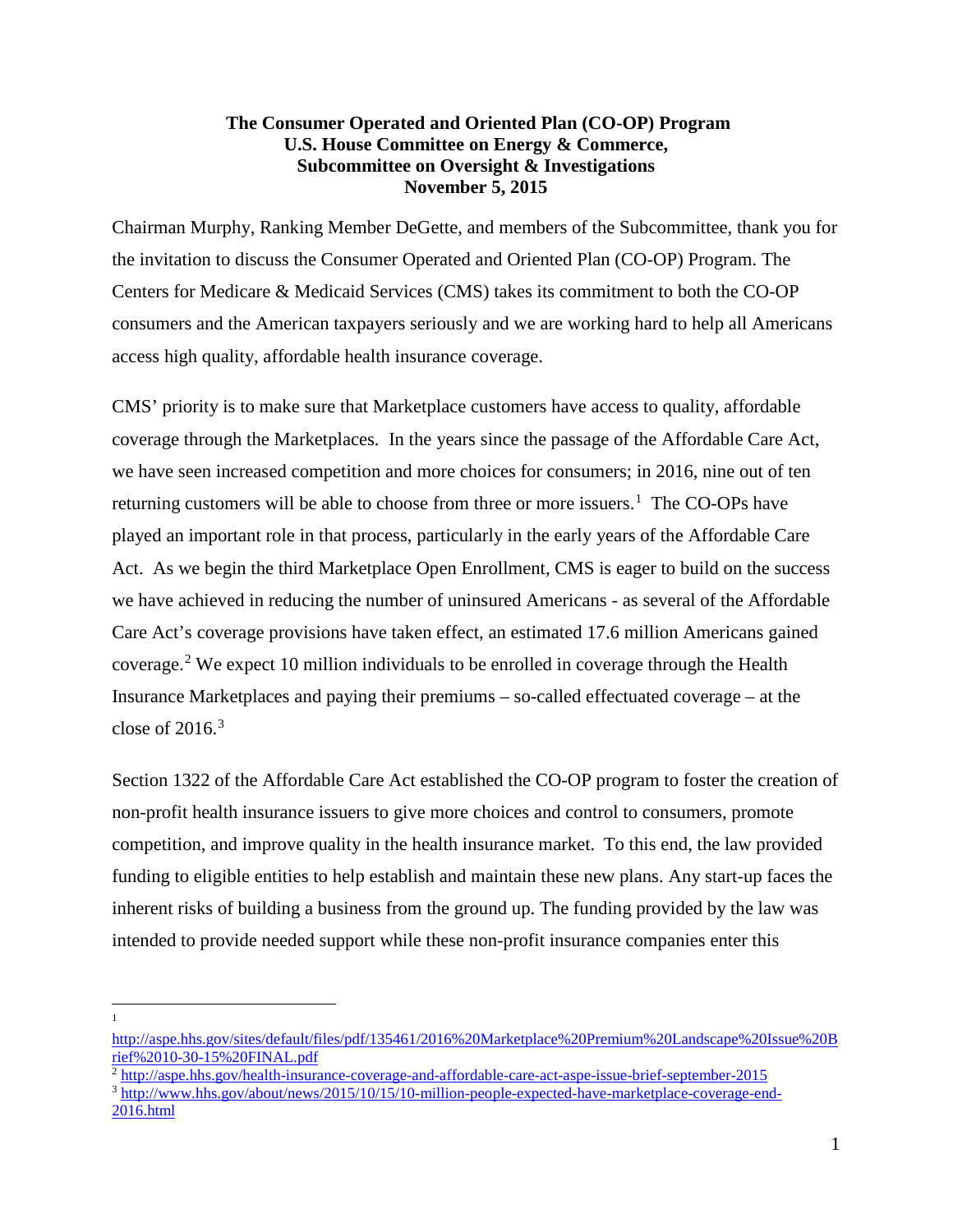difficult market for new businesses. In implementing the CO-OP program as required by statute and with the funds available, CMS has been engaged in evaluating applications, monitoring financial performance, conducting oversight, and supporting state departments of insurance, which serve as the primary regulator of insurance issuers in the states.

#### **CMS Implementation and Oversight of the CO-OP Program**

The framework for implementing the CO-OP Program was based on the recommendations submitted by a Federal Advisory Committee appointed by the Government Accountability Office (GAO) under section 1322 of the Affordable Care Act to advise the Secretary of Health and Human Services (HHS) regarding the award of CO-OP loans. The Committee issued a final report in April 2011, and the major elements of how CO-OPs were selected, awarded loans, and monitored were based on the GAO-appointed Advisory Committee's report.

The CO-OP application-review process was rigorous, objective, and independent. An extensive two-tiered review process was established to review the loan applications, and Deloitte Consulting, LLP, was retained to administer the external review. In addition to verifying eligibility, Deloitte used a team of insurance experts, actuaries, business plan and financial experts, market analysts, delivery system experts, and former state insurance regulators to evaluate each element of the application. These elements included, but were not limited to, the business plan, enrollment strategy, management qualifications and health plan experience, and feasibility study in each application. The Deloitte recommendations were then sent to the internal CMS review committee, which was led by insurance experts and an actuary who was not on the CO-OP program staff. A July 2013 HHS Office of Inspector General (OIG) Report found that "CMS's oversight strategy includes frequent monitoring and early intervention to ensure that CO-OPs adhere to program requirements and goals."[4](#page-2-0)

Twenty-four of 147 CO-OP applicants were selected to receive loan funds and ultimately entered into CO-OP loan agreements with CMS. CMS provided loan funding to the 24 CO-OPs in two forms, consistent with statute:<sup>[5](#page-2-1)</sup> start-up loans and solvency loans. The total amount of start-up

l

<span id="page-2-0"></span><sup>&</sup>lt;sup>4</sup> <http://oig.hhs.gov/oei/reports/oei-01-12-00290.pdf>

<span id="page-2-1"></span><sup>&</sup>lt;sup>5</sup> Sec. 1322(b) the Affordable Care Act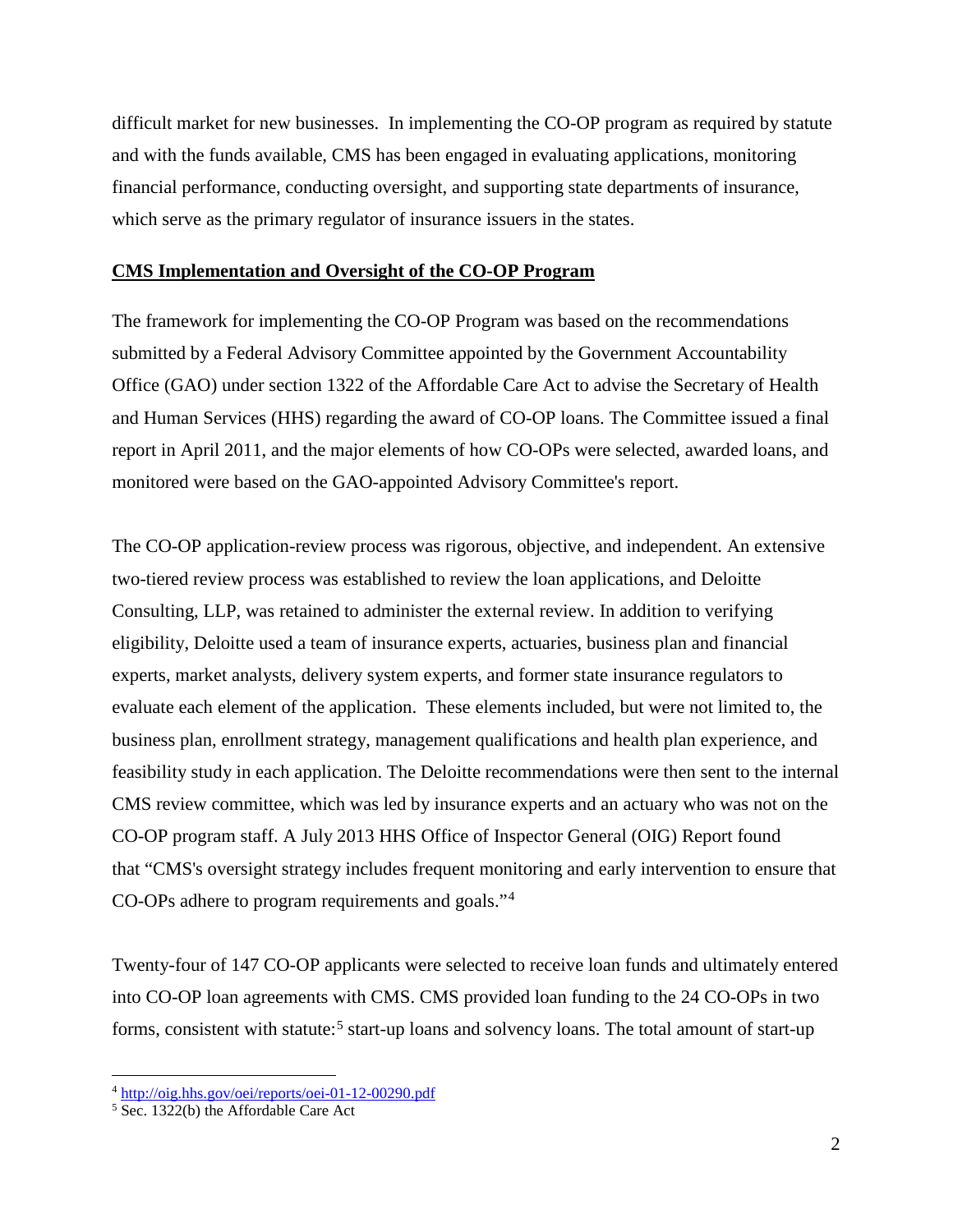loan funding obligated and available to a particular CO-OP was based on the estimated cost of specific start-up activities. Start-up loan funds were disbursed upon completion of start-up activities listed in a disbursement schedule that was incorporated into each CO-OP borrower's loan agreement.

As set forth in the statute, solvency loan funds assist loan recipients with meeting regulatory capital and surplus requirements of the state(s) in which they are licensed. CO-OPs requested additional loan funding to reflect new solvency loan needs to help CO-OPs continue to meet their state-determined solvency requirements. Each request should have included the CO-OP's estimated capital needs through the point at which the CO-OP would reach break-even and have operational cash flow or outside capital funding sufficient to allow the scheduled repayment of all CMS loans. Solvency loan award levels were set based on industry standards and state regulatory capital requirements.

In making additional award decisions, CMS reviewed applications for these subsequent loans, which included assessing new and updated business plans, conducting feasibility studies, and assessing programmatic and regulatory compliance, actuarial soundness, and pro forma financial statements. The applications included actuarially-certified analysis and financial projections, which necessarily incorporated data regarding the current and projected level of enrollment. An external panel reviewed and provided to CMS an assessment of each request for additional loan funding, consistent with processes used to make initial loan decisions set out in the CO-OP Program Funding Opportunity Announcement<sup>[6](#page-3-0)</sup> and the CO-OP Program Final Rule.<sup>[7](#page-3-1)</sup>

While the Affordable Care Act appropriated \$6 billion for the program, the Congress made a number of substantial rescissions to that initial funding level. The Department of Defense and Full Year Continuing Appropriations Act, 2011, rescinded \$2.2 billion; the Consolidated Appropriations Act, 2012, rescinded an additional \$400 million; and the American Taxpayer Relief Act of 2012 further reduced the remaining \$3.4 billion of CO-OP funding by rescinding 90 percent of funds unobligated as of the date of enactment. Finally, an additional \$13 million

 $\overline{\phantom{a}}$ 

<span id="page-3-0"></span><sup>6</sup> [https://www.cms.gov/CCIIO/Resources/Funding-](https://www.cms.gov/CCIIO/Resources/Funding-Opportunities/Downloads/final_premium_review_grant_solicitation_with_disclosure_statement.pdf)

[Opportunities/Downloads/final\\_premium\\_review\\_grant\\_solicitation\\_with\\_disclosure\\_statement.pdf](https://www.cms.gov/CCIIO/Resources/Funding-Opportunities/Downloads/final_premium_review_grant_solicitation_with_disclosure_statement.pdf)

<span id="page-3-1"></span><sup>7</sup> <http://www.gpo.gov/fdsys/pkg/FR-2011-12-13/pdf/2011-31864.pdf>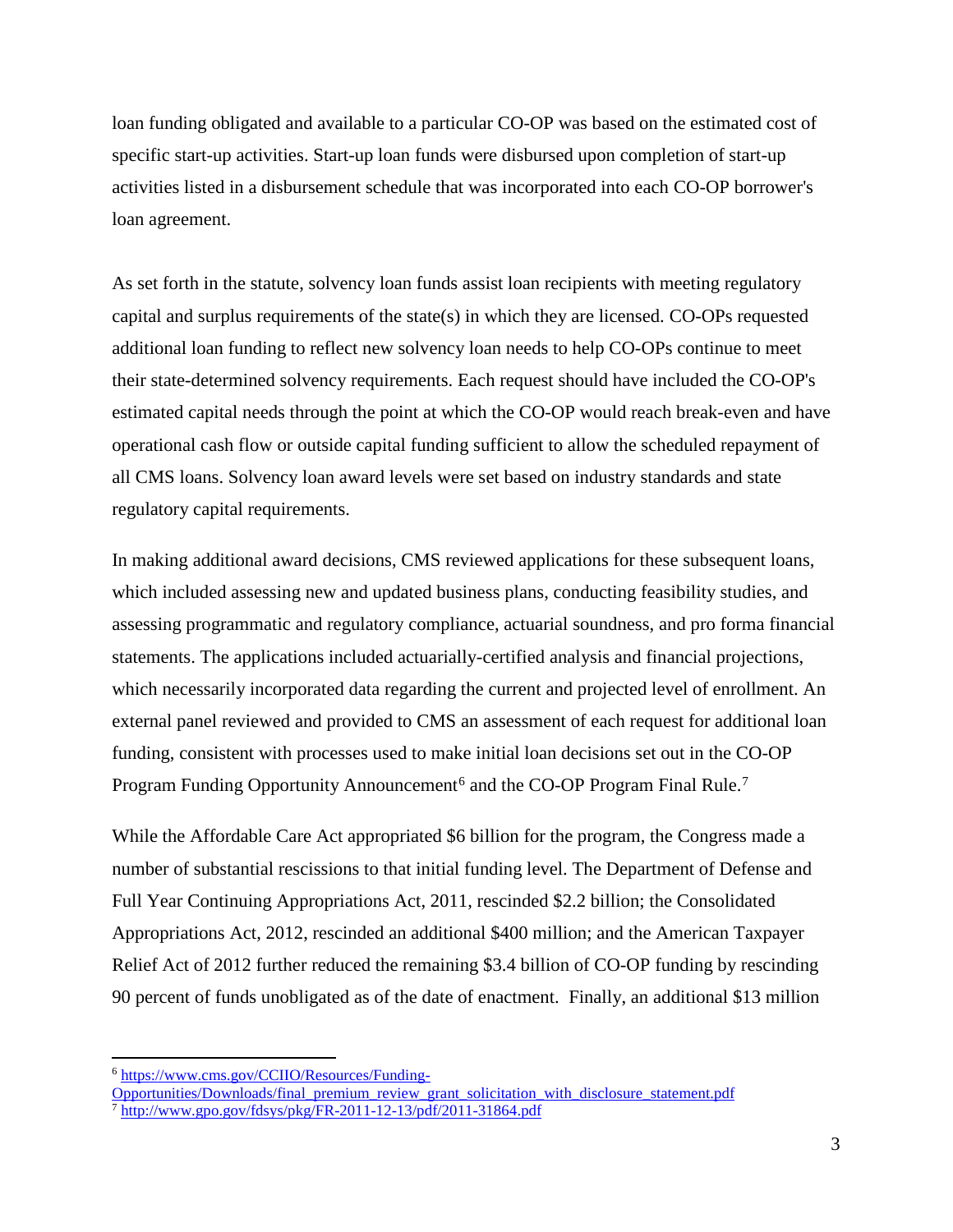was reduced due to sequester in Fiscal Year 2013. The remaining balance was assigned to a new contingency fund available for oversight and assistance to the existing CO-OP loan recipients.

New entrants to any market, especially the insurance market, can face pressures, particularly in early stages. CO-OPs entered the health insurance market with a number of challenges, including building a provider network and customer support, no previous claims experience on which to base pricing, and competition from larger, experienced issuers. As with any new set of business ventures, some CO-OPs have succeeded while others have encountered more challenges. There have been successful CO-OPs, which have provided consumers in their states an additional choice of health insurance and have improved competition, and there also have been CO-OPs that for a number of reasons have faced compliance, technical, operational, or financial difficulties. In the face of multiple pressures, some new entrants have struggled to succeed and some will not sell coverage on the Marketplace in 2016. In these instances, CMS is working with state DOIs, the primary regulator of insurance issuers in the states to ensure consumers have adequate coverage and when necessary a smooth transition to another plan through open enrollment.

CMS takes its oversight of taxpayer funds seriously. Since awarding both start-up and solvency loans, CMS has closely monitored and evaluated all CO-OPs to assess performance and compliance. All CO-OPs are subject to standardized, ongoing program oversight activities that include weekly, biweekly, or monthly calls to monitor goals and challenges; periodic on-site visits; performance and financial auditing; monthly, quarterly, semi-annual, and annual reporting obligations; and a host of additional measures employed as needed on a case-specific basis, such as the evaluation of CO-OP sustainability. CMS also engages regularly with state DOIs, which serve as the primary regulator of insurance issuers in the states.

CMS appreciates the work and recommendations made by the HHS OIG, which have informed and improved our oversight of the CO-OP program. CMS increased the data and financial reporting requirements for CO-OPs, requiring them to provide a quarterly statement that they are in compliance with all relevant State licensure requirements or an explanation of any deficiencies, warnings, additional oversight, or any other adverse action or determination by State insurance regulators received by the CO-OP since the last-filed quarterly report. If the CO-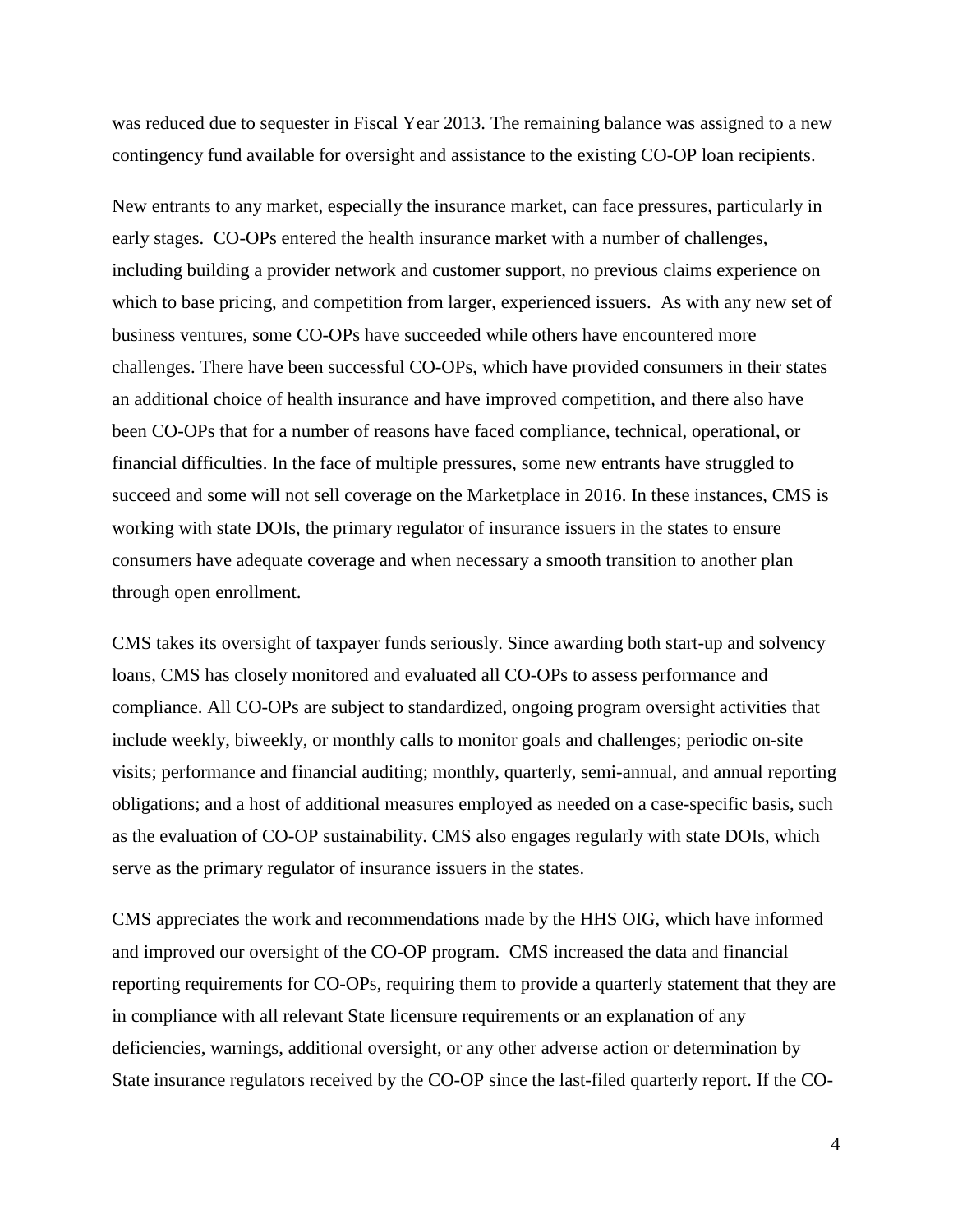OP is experiencing compliance issues with State regulators, the CO-OP is required to describe the steps being taken to resolve those issues. In addition, CO-OPs have monthly and quarterly reporting requirements, including financial statements (audited financial statements when available), balance sheets, income statements, and statements of cash flow as well a statement of enrollment statistics. This additional financial data collection has helped CMS to identify underperforming CO-OPs and gives CMS the opportunity to work with State insurance regulators to help correct issues that are identified. Additionally, as recommended by the  $OIG<sup>8</sup>$  $OIG<sup>8</sup>$  $OIG<sup>8</sup>$ , CMS has placed some CO-OPs on enhanced oversight schedules or corrective action plans. CMS also conducts on-site forensic audits to confirm the financial conditions of the CO-OPs. These efforts, among others, have helped us identify problems early.

CMS conducts site visits to ensure that CO-OPs are meeting their obligations to the program. Since March 2015, CMS has conducted site visits of plans in 14 states. We believe these visits are a benefit to plans, consumers, and taxpayers. These visits provide CMS an opportunity to see firsthand whether and how a CO-OP meets its obligations and how they can better serve their customers and taxpayers. As such, CMS reviews management structure and staffing, financial status, business strategy, the policies and procedures of the CO-OP, a CO-OP's marketing and sales, and the CO-OP's operations, including vendor management and oversight. CMS also reviews how a CO-OP is meeting their obligations in terms of medical management and member relations. CMS also works with DOIs to leverage each other's on-site CO-OP examinations.

For CO-OPs that will not sell coverage on the Marketplaces in 2016, CMS is working collaboratively with DOIs and the CO-OPs to wind down their operations in an orderly way, while minimizing disruptions to consumers. CMS is assisting where appropriate in the development and management of wind-down plans. Like other consumers, affected CO-OP enrollees are able to shop for 2016 coverage on the Marketplace throughout open enrollment, which started Sunday.

 $\overline{a}$ 

<span id="page-5-0"></span><sup>8</sup> <http://oig.hhs.gov/oas/reports/region5/51400055.asp>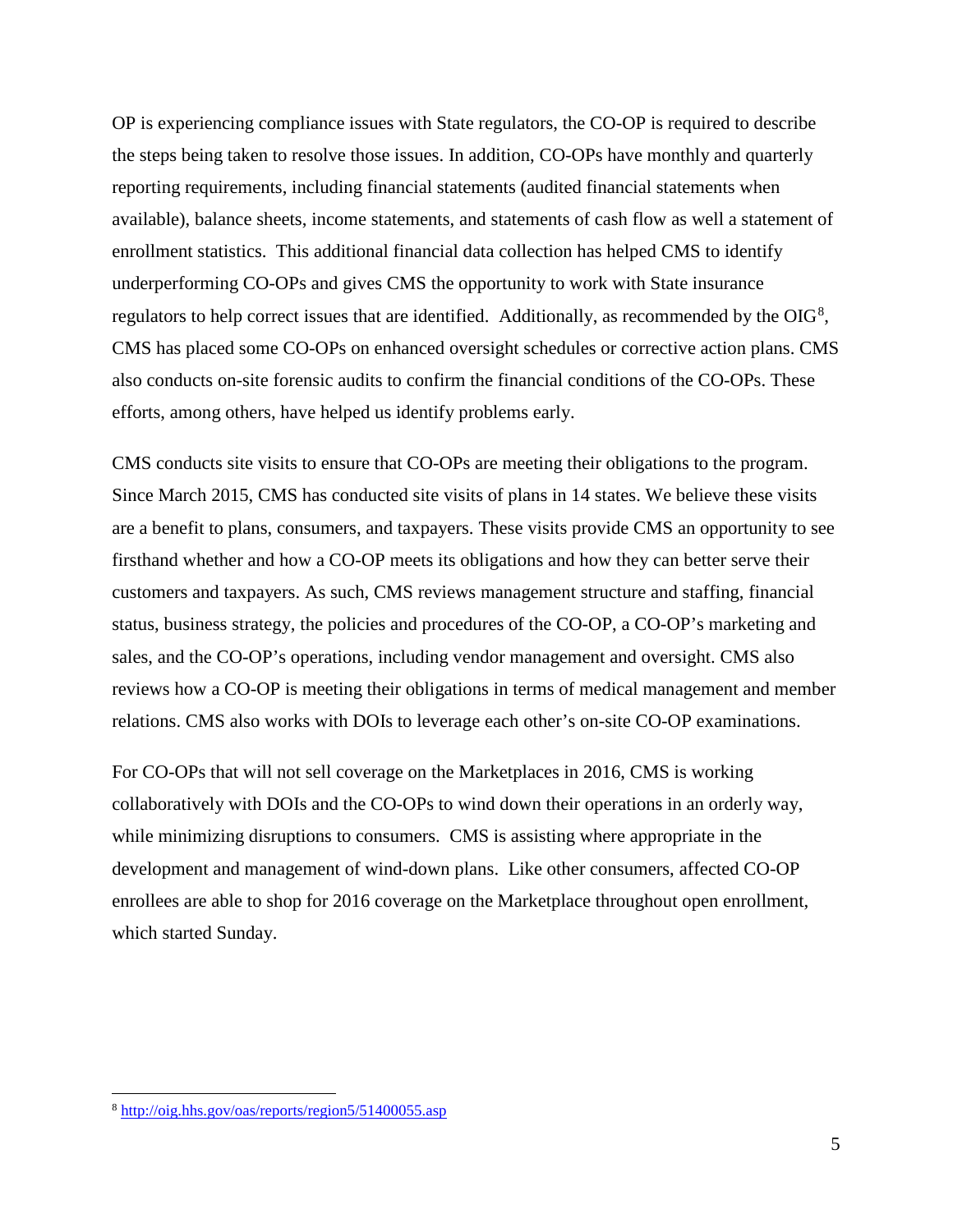#### **Promoting Coverage in Open Enrollment 2016**

The CO-OP program is only one part of the Affordable Care Act's overall approach to encourage competition and to give consumers a variety of affordable coverage choices. Whether consumers are getting coverage from a CO-OP, another issuer, or Medicaid, millions of Americans who were previously uninsured now have access to affordable, high quality health care coverage. As several of the Affordable Care Act's coverage provisions took effect, an estimated 17.6 million Americans gained coverage. Over that period, the uninsured rate dropped from 20.3 percent to 12.6 percent – a 38-percent reduction (or 7.7 percentage points) in the uninsured rate.<sup>[9](#page-6-0)</sup> This success benefits Americans no matter where they get their health insurance. For example, reductions in the uninsured rate generally mean that doctors and hospitals provide less uncompensated care, the costs of which are often passed along to consumers and employers who pay premiums for health coverage.<sup>[10](#page-6-1)</sup>

With the third Open Enrollment underway, we are eager to build on this success by not only retaining current consumers, but by increasing Marketplace enrollment. We expect to have 10 million individuals enrolled in coverage through Marketplaces and paying their premiums – so-called effectuated coverage – at the close of 2016. As part of that goal, HHS believes more than one out of every four uninsured Marketplace-eligible consumers will select plans during Open Enrollment. Consumers in the Marketplace will have a range of plans to choose from. Nine out of ten returning consumers will be able to choose from three or more issuers for 2016 coverage. And on average, consumers can choose from plans sold by five issuers for 2016 coverage, just as they could for 2015 coverage. Previous research shows that price competition typically intensifies with three or more competitors in a market. In 2016, consumers can chose from an average of 50 plans in their county.<sup>[11](#page-6-2)</sup>

Prior to the Affordable Care Act, we lived in a world where double-digit premium increases were the norm, and those plan increases often paid for inferior policies. In 2016, nearly eight in ten returning Marketplace consumers will be able to buy a plan with premiums less than \$100 month

l

<span id="page-6-1"></span><span id="page-6-0"></span><sup>9</sup> <http://aspe.hhs.gov/health-insurance-coverage-and-affordable-care-act-aspe-issue-brief-september-2015> <sup>10</sup> [http://aspe.hhs.gov/sites/default/files/pdf/83961/ib\\_UncompensatedCare.pdf](http://aspe.hhs.gov/sites/default/files/pdf/83961/ib_UncompensatedCare.pdf) 11

<span id="page-6-2"></span>[http://aspe.hhs.gov/sites/default/files/pdf/135461/2016%20Marketplace%20Premium%20Landscape%20Issue%20B](http://aspe.hhs.gov/sites/default/files/pdf/135461/2016%20Marketplace%20Premium%20Landscape%20Issue%20Brief%2010-30-15%20FINAL.pdf) [rief%2010-30-15%20FINAL.pdf](http://aspe.hhs.gov/sites/default/files/pdf/135461/2016%20Marketplace%20Premium%20Landscape%20Issue%20Brief%2010-30-15%20FINAL.pdf)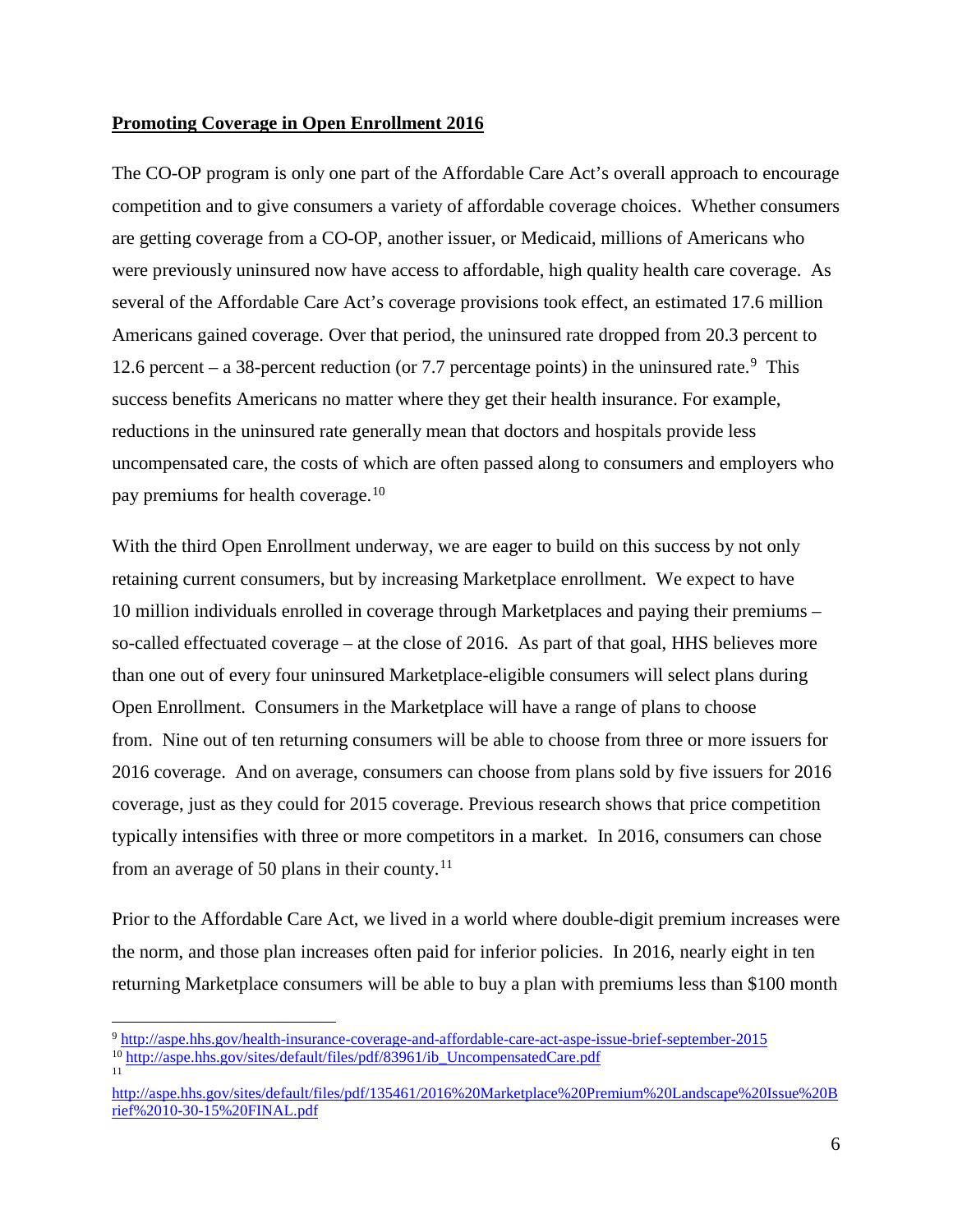after tax credits. In addition, about seven in ten returning Marketplace consumers will be able to buy a plan for \$75 or less in monthly premiums after tax credits in 2016. We continue to encourage those consumers already enrolled in Marketplace coverage to come back to the Marketplaces, update their information, and compare their options to make sure they are enrolled in the plan that best meets their budget and health needs. Last year, almost 53 percent of consumers who re-enrolled in a Marketplace plan shopped around with more than half of those selecting a new plan.<sup>[12](#page-7-0)</sup> The average consumer who switched plans saved money on his or her net premium, based on an HHS analysis of Open Enrollment in 2015.[13](#page-7-1) Net premiums are premiums minus the amount of applicable tax credit – the amount that is paid by a consumer. Those who switched plans within the same metal tier saved an average of nearly \$400 on their 2015 annualized premiums after tax credits as compared to those who stayed in their same plans.

#### *Improved Consumer Experience*

l

Over the last few months, our team has been hard at work, taking steps to make enrollment quicker and smoother for both returning and new customers. Ahead of Open Enrollment 2016, new features were added to HealthCare.gov based on consumer feedback about previous experiences with the site and the type of additional information they want in order to pick the right plan. We made it easier for consumers to reset their passwords and have simplified reenrollment so when consumers come back to HealthCare.gov, they will be able to easily find their current plan and compare it with other plans available in their area.

We are also providing more consumer-specific information, tailored to whether a consumer is new or is returning so that consumers will have an experience that matches their unique situation. A new Out-of-Pocket Cost feature has been added to the website this year that will help consumers better estimate the cost of health insurance based on their own personal situation, helping them understand overall costs, in addition to premiums.

<span id="page-7-0"></span><sup>&</sup>lt;sup>12</sup> [http://aspe.hhs.gov/sites/default/files/pdf/83656/ib\\_2015mar\\_enrollment.pdf](http://aspe.hhs.gov/sites/default/files/pdf/83656/ib_2015mar_enrollment.pdf)

<span id="page-7-1"></span><sup>&</sup>lt;sup>13</sup> [http://aspe.hhs.gov/sites/default/files/pdf/134556/Consumer\\_decisions\\_10282015.pdf](http://aspe.hhs.gov/sites/default/files/pdf/134556/Consumer_decisions_10282015.pdf)